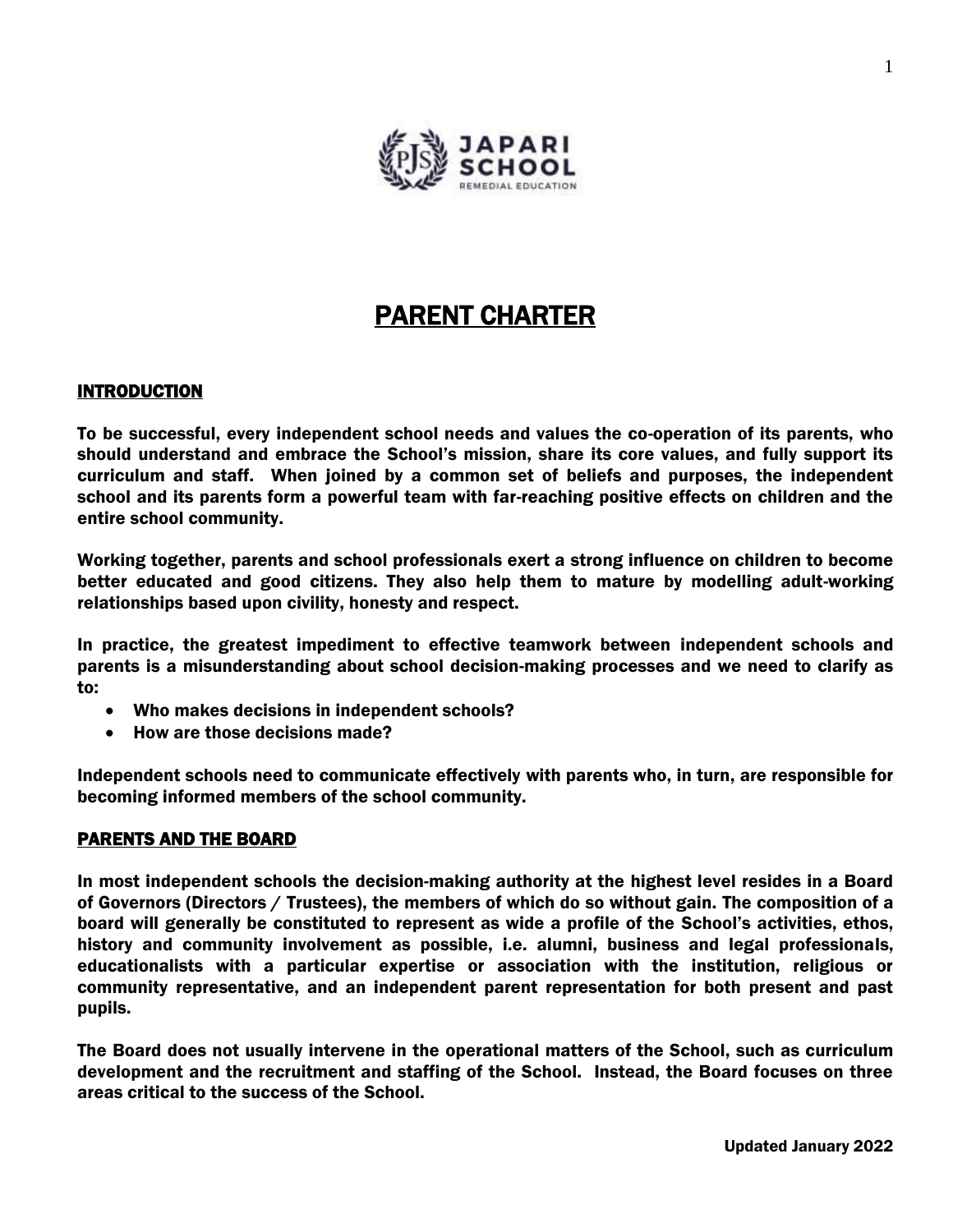- 1. It selects, appoints, evaluates and supports the Principal, to whom it delegates authority to manage the School.
- 2. It develops broad institutional policies that guide the Principal in running the School.
- 3. It is accountable for the financial well-being of the School.

In the conduct of its official business, the Board acts only as a whole. Individual members of the Board, including the Board Chairperson, have no authority to act on school matters unless specifically authorised to do so by the Board acting as a whole.

Japari School encourages parents who are interested in high-level decision-making to stay informed about the work of the Board by reading school publications, talking to the Principal, attending PTA meetings and other get-togethers, particularly annual Prize Givings and occasions of significance for the School and community.

Parents with concerns about the School or with decisions made are encouraged to follow the School's Complaints Procedure (indicated below), but they should not expect the Board to act as an Appeals Board.

## PARENTS, SENIOR MANAGEMENT AND STAFF

Parents play an essential and positive role in the life of an independent school. Not only are parents advocates for their children, they should also support the School and the Senior Management Team comprising (Principal, Deputy Principal, Bursar, HODs and Head of the Multi-Disciplinary Team) and staff through extensive volunteer-activities and events.

When parents choose to enrol their child in an independent school, they agree to subscribe to its vision and mission, follow its rules, and abide by its decisions. However, most teachers and management would agree that trust and mutual respect are the most essential underpinnings of effective working relationships between parents and the staff. The School's procedures which formally govern the relationship between parents, the Senior Management Team and the staff are clarified in this document.

Parents best support a school climate of trust and respect by timeously communicating concerns openly and constructively to the teacher or therapist closest to the problem.

Efforts by parents to lobby other parents in the interest of motivating a particular agenda on a matter or create a mischievous intent will be viewed by the School as counterproductive to the smooth running of the School. Negative use of social media is discouraged.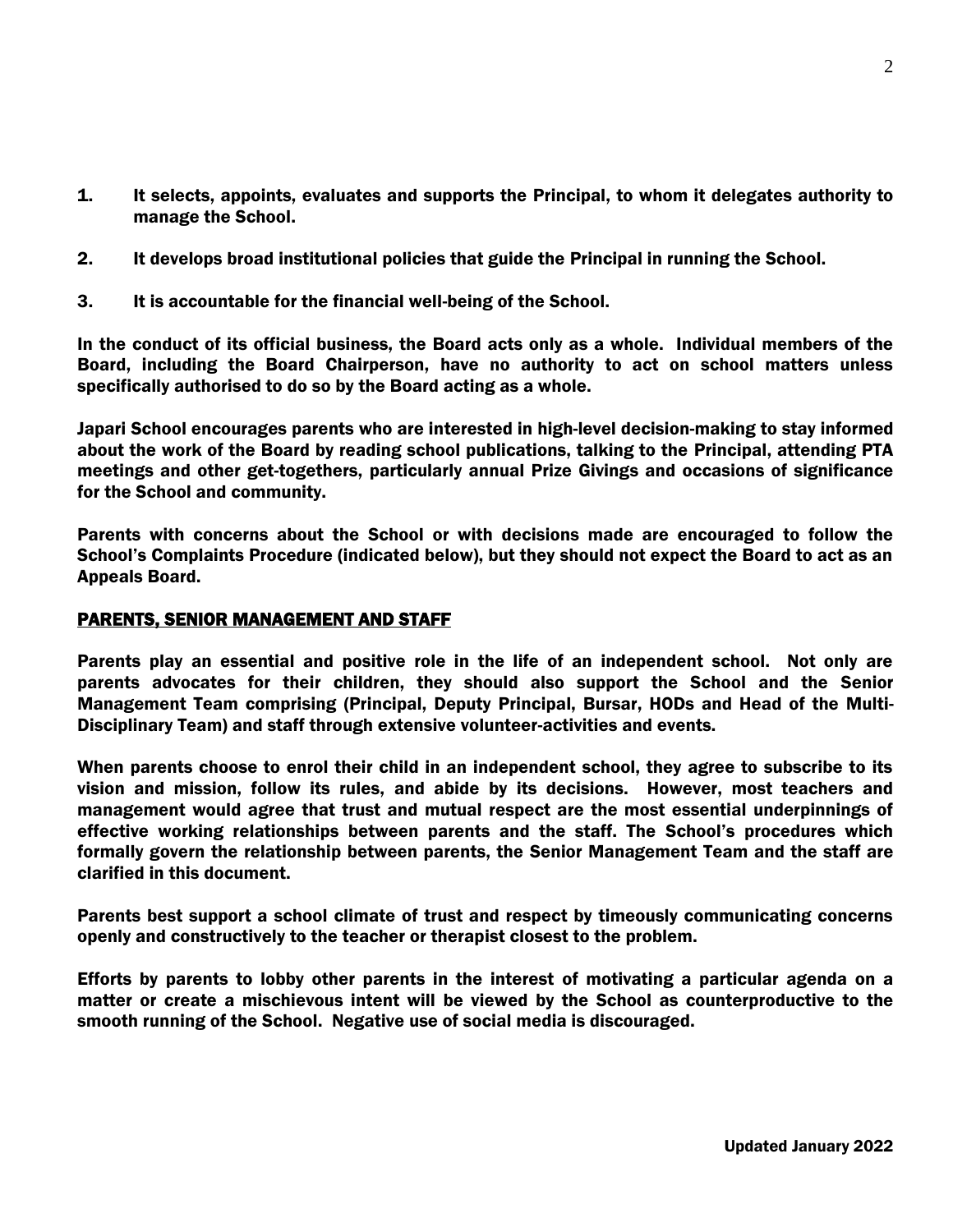Japari School encourages parents to work productively with teachers and the Senior Management Team. Thoughtful questions and suggestions are welcomed. It is incumbent upon the School to provide parents with timely and pertinent information.

While parents may not agree with every decision made by the School, in most cases, the parent and School will find enough common ground to continue a mutually respectful relationship. In the extreme case, however, an impasse may be so severe that the parent may not wish to remain a member of the School community. In such cases, both the parent and the School should consider whether another school would be better suited for the needs of the pupil and the family.

### COMPLAINTS PROCEDURE

Japari welcomes suggestions and comments from parents and accepts, with consideration, complaints and concerns that may arise from time-to-time.

A complaint will be treated as an expression of genuine concern which will elicit a response.

- The School will respond to complaints within a reasonable time and in a courteous and efficient way;
- The School will take action where appropriate.

Any member of staff will be happy to help but it is best to start with the person most closely concerned with the issue – for example, to raise class issues with the Class Teacher, and sports concerns with the Head of Sport. They may be able to sort things out quickly, with the minimum of fuss. However, if you prefer, you may take the matter to the HOD, the Deputy Principal or the Principal of the School.

If you are not satisfied, the Principal will offer to refer the matter to the Chairman of the Board.

## THE PARENT TEACHER ASSOCIATION (PTA) AND THE SCHOOL

The Parent Teacher Association in an independent school provides a vital and much appreciated service to school leadership and the entire School community. Because the PTA is so important, and its volunteer activities potentially so wide-ranging, Japari School recommends the following steps to structure and clarify the Association's role.

- The Board, in consultation with the Senior Management Team and the parents, has developed a Constitution for the Association that makes clear its procedures and role as a school service organisation.
- The Constitution of the PTA sets out its mission to support the decisions and policies of the Board and Senior Management Team. The PTA neither participates in policy-making by the School nor functions as a lobbying group.
- The finances of the PTA should be supervised and regularly monitored by the School and should be part of the School's annual audit process.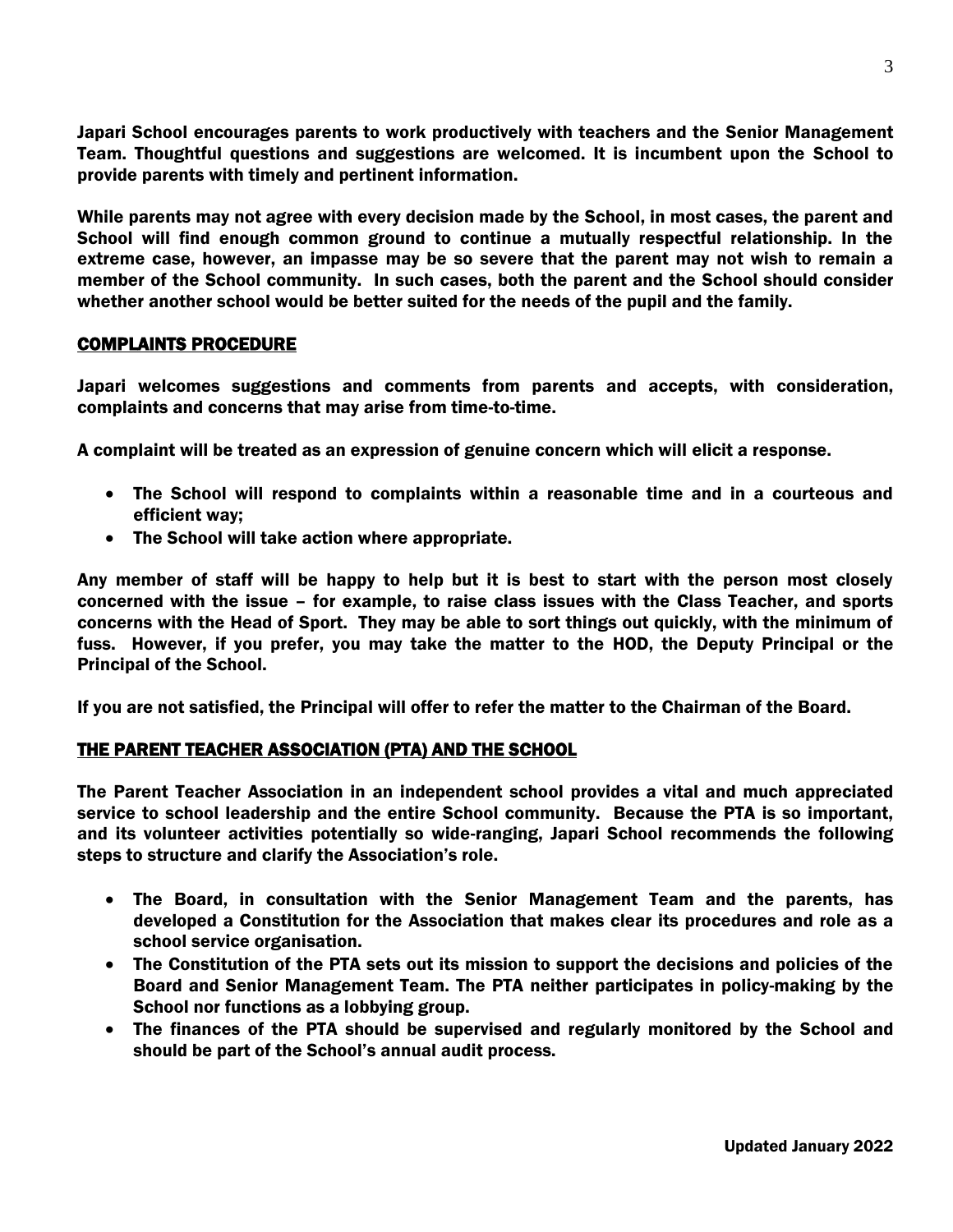- The Principal should be closely associated with the suggestion process for the nomination of office bearers.
- Co-operation and teamwork between the Principal and the officers of the PTA are crucial to the welfare of the School community.
- It is appropriate that the PTA advertise its activities and events within the School. The PTA is not a public relations arm of the School and should play no role in the School's efforts to market itself externally.
- A School staff representative will attend all meetings held by the PTA.

## SCHOOL REGULATIONS

The signing of the Parent Charter regulations confirms that you have read the foregoing comments on the School's relationship with its parent body, and the complaint procedure to be followed where necessary.

Signing this Parent Charter indicates your agreement to abide by the above and the Code of Conduct as long as your child remains a pupil at Japari School.

- 1. Absenteeism at the beginning and the end of each term and mid-term break to facilitate holiday arrangements will not normally be allowed. Where difficulties arise, special exceptions may be made, but you are asked to abide by the Principal's decision.
- 2. A written request to the Principal must be made, except in the case of illness. When a pupil is ill and unable to attend school, a phone call to this effect should be made to the Principal's secretary, or the School's reception desk. When a pupil returns to school after being ill their absence must be explained via email. A medical certificate is necessary for any absence lasting 3 days or longer.

Pupils may not be sent to school after an infectious illness e.g. Covid-19, until they have been away from school for the incubation period prescribed by a Medical Practitioner.

- 3. With regard to sports, no pupil may miss games or practices unless they have excused themselves beforehand, either with a letter from their parents or with the Head of Sport's permission.
- 4. The Principal reserves the right to implement the School's Disciplinary Code: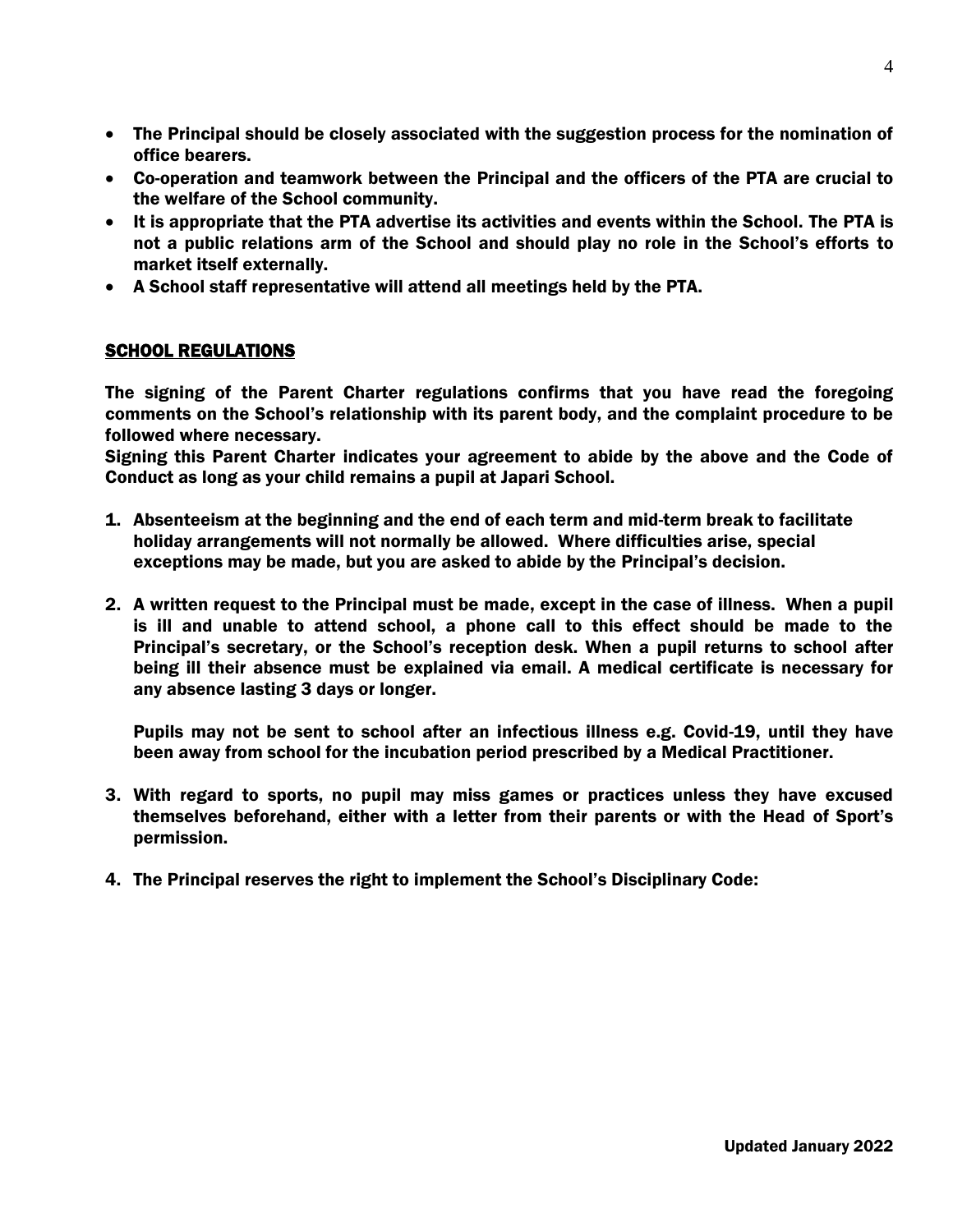# DISCIPLINARY CODE: PUPILS

| <b>Expected Conduct</b>                                                                              | <b>Misdemeanour</b>                                                                                                                                                                                                                                                                                                           | <b>Consequences</b>                                                                                                                                                        |
|------------------------------------------------------------------------------------------------------|-------------------------------------------------------------------------------------------------------------------------------------------------------------------------------------------------------------------------------------------------------------------------------------------------------------------------------|----------------------------------------------------------------------------------------------------------------------------------------------------------------------------|
| All Japari pupils are<br>expected to behave<br>appropriately.                                        | -Swearing and using offensive<br>language<br>-Lying<br>-General uncooperativeness<br>and/or being wilfully obstructive<br>-Disregard for rules or any person<br>in<br>authority<br>-Serious dishonesty/cheating in<br>a test<br>-Insolence<br>-Abusive or threatening<br>behaviour<br>-Persistent incorrect school<br>uniform | <b>TBD-VW</b><br><b>TBD-VW</b><br><b>TBD-VW</b><br>TBD-VW<br><b>DBD-VW/Parent Contact</b><br><b>DBD-VW</b><br><b>PBD-VW/Parent Contact</b><br><b>DBD-VW/Parent Contact</b> |
| Japari pupils are expected<br>to respect and look after<br>ALL property.                             | -Littering<br>-Vandalism - school property,<br>text books, sports equipment,<br>readers or devices.<br>-Tampering with other people's<br>belongings<br>-Improper use of school facilities<br>or ablutions<br>-Malicious or wilful damage to<br>school or other's property.                                                    | <b>TBD-VW</b><br><b>DBD/PBD- Parent Contact</b><br><b>TBD-VW</b><br><b>DBD-VW</b><br>PBD/parent contact/DH                                                                 |
| Japari pupils are expected<br>to follow instructions and<br>do classwork and<br>homework diligently. | -Refusal or failure to complete<br>homework<br>-Unreasonable and unexplained<br>refusal to attend or participate in<br>school activities or compulsory<br>events.<br>-Extra-mural activities - non-<br>attendance                                                                                                             | TBD - VW<br>DBD - VW<br>DBD - VW                                                                                                                                           |
| Japari pupils will be kind,<br>respectful and courteous<br>towards their peers and<br>teachers.      | -Disrespect towards teachers,<br>parents and visitors.<br>-Disrespect towards the religion<br>and culture of others.<br>-Racism<br>-Fighting<br>-Victimisation                                                                                                                                                                | <b>DBD/PBD/Parent Contact</b><br><b>DBD/PBD - Parent Contact</b><br>PBD/DH/Parent<br>Contact/Suspension<br>DBD/PBD                                                         |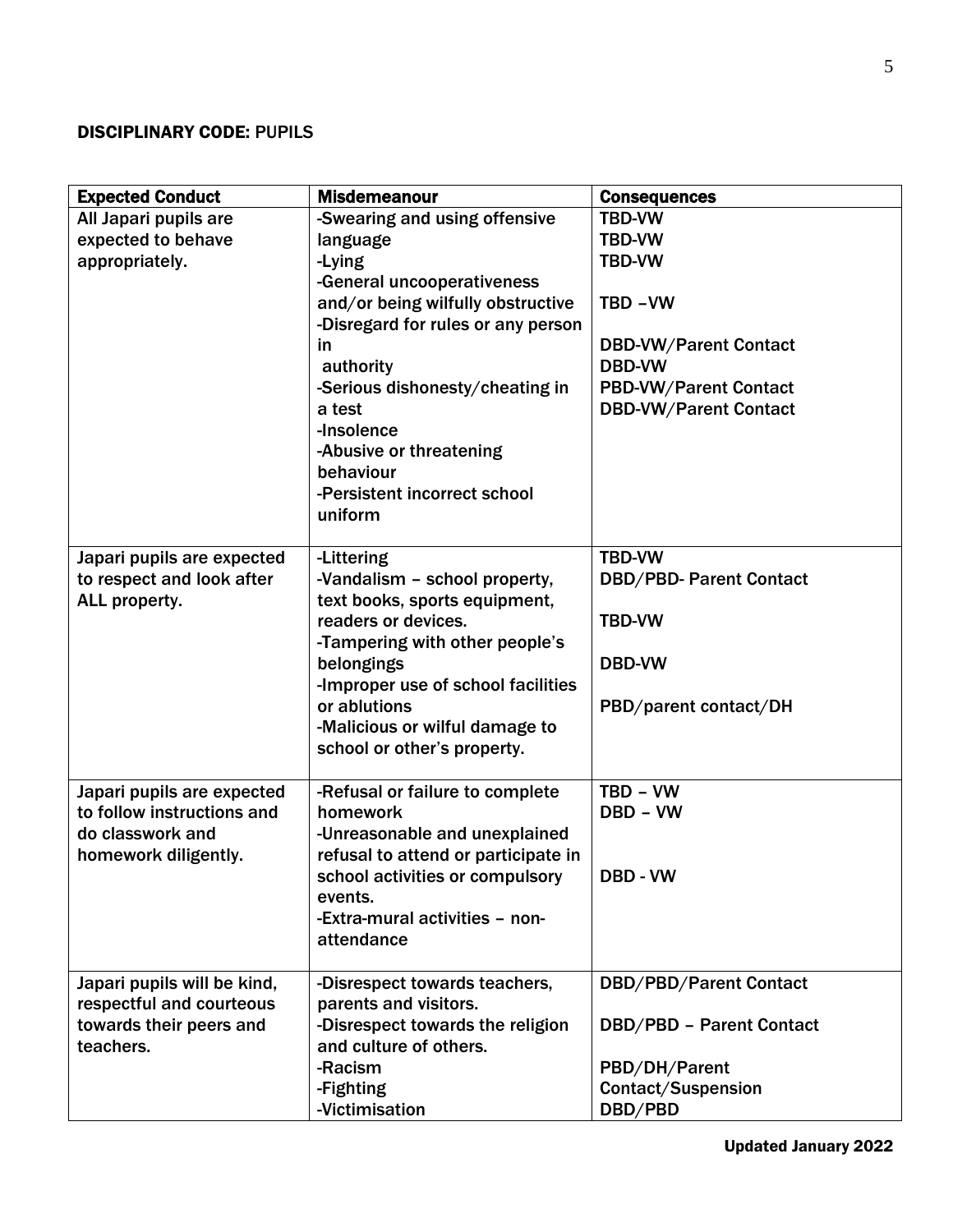|                                                                                                             | -Bullying<br>-Disregard for rules<br>-Abusive or threatening<br>behaviour<br>-Unexplained absences from<br>classes<br>-Harassment | <b>DBD-VW</b><br>DBD/PBD/Parent<br>Contact/Suspension<br>DBD/VW<br><b>DBD/PBD/Parent Contact</b><br>TBD-VW<br>DBD/PBD/Parent |  |
|-------------------------------------------------------------------------------------------------------------|-----------------------------------------------------------------------------------------------------------------------------------|------------------------------------------------------------------------------------------------------------------------------|--|
|                                                                                                             | (racial/sexual/religious)                                                                                                         | Contact/DH/Suspension                                                                                                        |  |
| Japari pupils will behave<br>responsibly and not bring                                                      | -Persistent misuse of personal<br>devices.                                                                                        | <b>DBD-VW</b><br>PBD/DH/Parental                                                                                             |  |
| the reputation of the school<br>into disrepute.                                                             | -Storage, creation, sale or<br>distribution of pornographic,                                                                      | contact/Suspension/Expulsion                                                                                                 |  |
|                                                                                                             | obscene or offensive material                                                                                                     | <b>PBD/DH/Parental Contact</b>                                                                                               |  |
|                                                                                                             | -Alcohol/drugs                                                                                                                    | <b>PBD/DH/Parental Contact</b>                                                                                               |  |
|                                                                                                             | -Smoking<br>-Theft/attempted theft                                                                                                | <b>PBD/DH/Parental Contact</b>                                                                                               |  |
| DH- Disciplinary Hearing TBD - Teacher Based Discipline DBD - Deputy Based Discipline PBD - Principal Based |                                                                                                                                   |                                                                                                                              |  |

Based Discipline - DBD – Deputy Based Discipline - PBD – Principal Based Discipline VW – Verbal Warning

- Every teacher is responsible for discipline and has the full authority and responsibility to correct the behaviour of pupils whenever such correction is necessary. All bad behaviour must be addressed.
- Any corrective measure/consequence, will correspond with and be appropriate to the misdemeanour.
- Children are to be disciplined for issues of defiance rather than occasional irresponsibility.
- Staff will consciously guard against punitive and petty policing.

## *Assertive Discipline – Lee and Marlene Canter*

- *'Teach learners to make the correct choices when it comes to their behaviour and in doing so, their self-esteem is raised and this increases their academic success.*
- *The programme is based on consistency, follow through and positive relationship building.*
- *The key is the belief that teachers have the right to teach and learners have the right to learn and thus all who are concerned are being empowered.*
- *…teachers need to communicate their expectations clearly and effectively.*
- Learners need to know what is expected of them at all times.
- *Teachers within this system reward learners who are following instructions*
- *Teachers limit inappropriate behaviour with the use of their corrective actions.*
- *Pupils are aware of when and how this occurs as the plan is taught to the pupils and displayed in the classroom.'*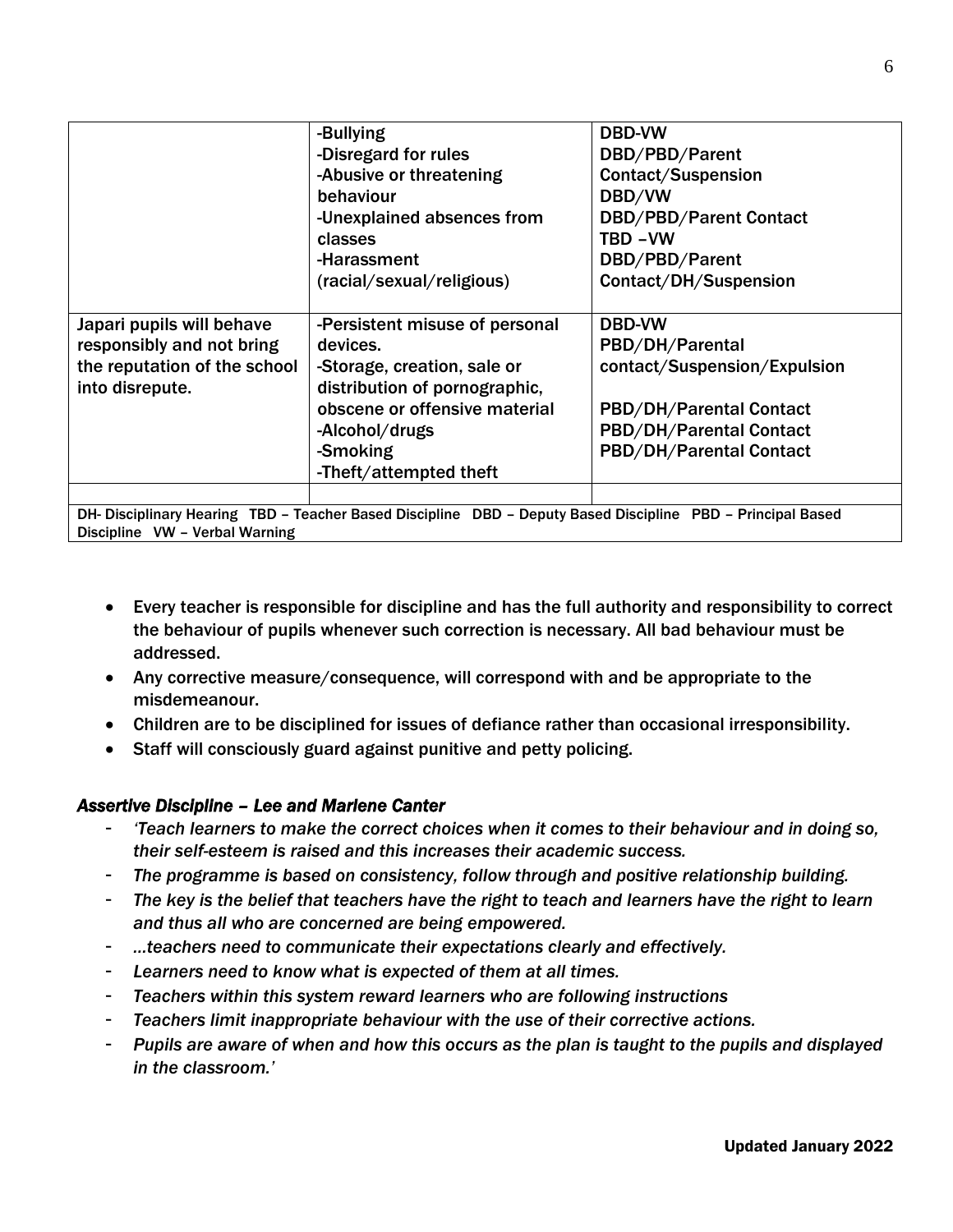#### *Benefits of a classroom management plan:*

- *Helps manage difficult behaviour effectively.*
- *Protects the pupils' rights.*
- *Fairness and consistency for pupils.*
- *Involves parents and encourages their support.*
- *Management support in place.*
- *Consistency from classroom to classroom.*
- 5. There are certain school functions which may take place on a Saturday or on a week night where attendance is compulsory. These include Prize Giving, Inter-House Gala, Big Walk*,* etc.
- 6. At all official functions, full school uniform must be worn by the pupils unless they are otherwise informed. Grade 7 pupils wear blazers all year round.
- 7. School fees are due and payable by the end of each month by means of a debit order, credit card or EFT. All fees are to be settled in full by 30 November each year.
- 8. A term's notice in writing is obligatory if a child is leaving the School. A term's fees will be charged if the term's notice is not given. Where arrangements need to be made, contact the Bursar.

#### CODE OF CONDUCT

## *Japari's ethos is based on non-denominational multi-cultural values and participation in all assemblies and specified functions is expected.*

Our School Rules define the behaviour expected from pupils. The rules attempt to instill orderliness, safety awareness, self-discipline, honesty, commitment, respect, fair play and responsibility to all the School's stakeholders.

The Code of Conduct rules are as follows:

- 1. All pupils must respect the culture, religion and feelings of other pupils and educators. Bullying, threatening behaviour or teasing will not be tolerated and any instances should be reported immediately to a staff member.
- 2. All pupils must show respect for their own property and must not damage or interfere with other people's property. Desks, bags and other possessions must be kept tidy. Any damage or breakages which result from inappropriate use of the School facilities will be charged to the parents. All textbooks, reading books and library books are the property of the School. If they are lost or damaged, the replacement cost must be met by the parents. When a pupil leaves, all textbooks, reading books and library books must be returned.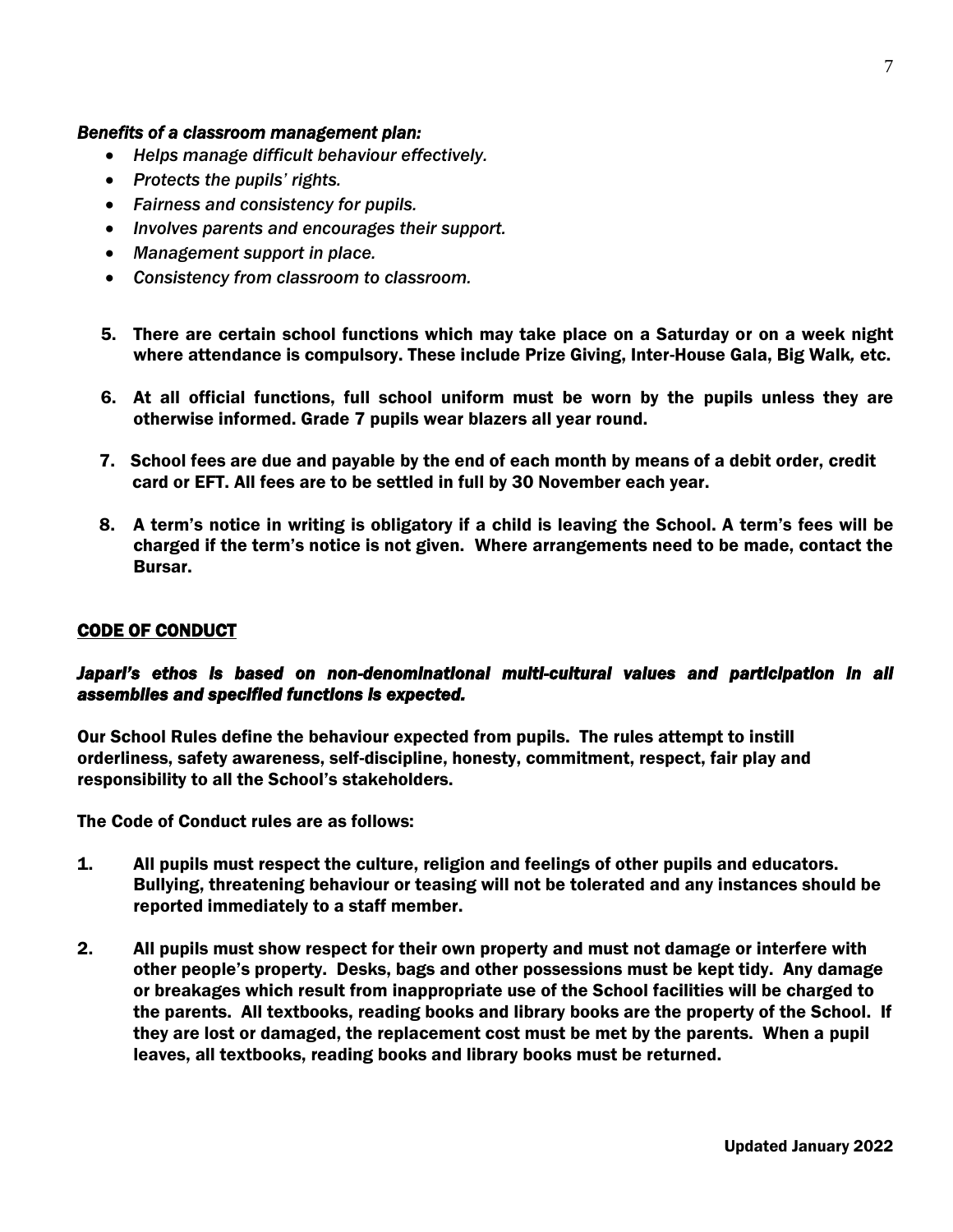- 3. a) All pupils must conform to the dress code of the School (see uniform list).
	- b) All items of School uniform MUST be clearly marked. Correct uniform and footwear must be worn for PE and sports lessons.
	- c) Personal hygiene is the responsibility of each pupil. (See Hair Policy)
- 4. No jewellery may be worn to School, with the exception of watches, religious emblems (not visible), earring 'sleepers' or studs in the lowest part on the earlobe and Medic-Alert bracelets. No power bracelets. No lip gloss, make-up or nail polish.
- 5. The following items are forbidden and will be confiscated if found on the school premises: drugs, alcohol, cigarettes, guns (even toy ones), knives and pornographic literature.
- 6. No pupil is permitted to sell goods of any kind on the School premises.
- 7. Pupils must keep to their own section of the playground at break time and should not be in the classroom without permission. All litter must be put in the bins provided. Pupils are not allowed to climb trees, play in the toilets or on the driveway or car park.
- 8. Pupils must not run on the corridors or pathways at any time. They must walk quickly and quietly between classes.
- 9. a) School begins promptly at 07:30. Pupils should arrive at School on time to begin their first lesson as soon as the bell is rung.
	- b) If pupils arrive habitually late for School, their names will be recorded and the parents will be informed. Three late mornings will result in parental contact.
	- c) At the end of the school day, Teacher supervision is provided for 30 minutes after the final school bell. Pupils are to be collected promptly. If a pupil has not been collected by 15:00, the School reserves the right to place the pupil in Aftercare and invoice parents accordingly.
- 10. Cellphones should be handed to the Class Teacher at 07:30 and collected at the end of the school day. If a pupil is found playing with or using a cell phone or tracking watch during School hours, it will be confiscated and locked away in a sealed envelope. The device may only be retrieved after a period of two weeks, after a R50.00 donation has been paid to the SPCA.
- 11. Pupils must behave appropriately on the School bus and must sit down quietly and use the seat belts provided. Waving or stretching arms out of the windows is strictly forbidden. Pupils obey the instructions of the driver or staff member in charge.
- 12. All pupils are given homework daily. The homework book should be signed by parents on completion. Pupils must learn to take responsibility for their homework.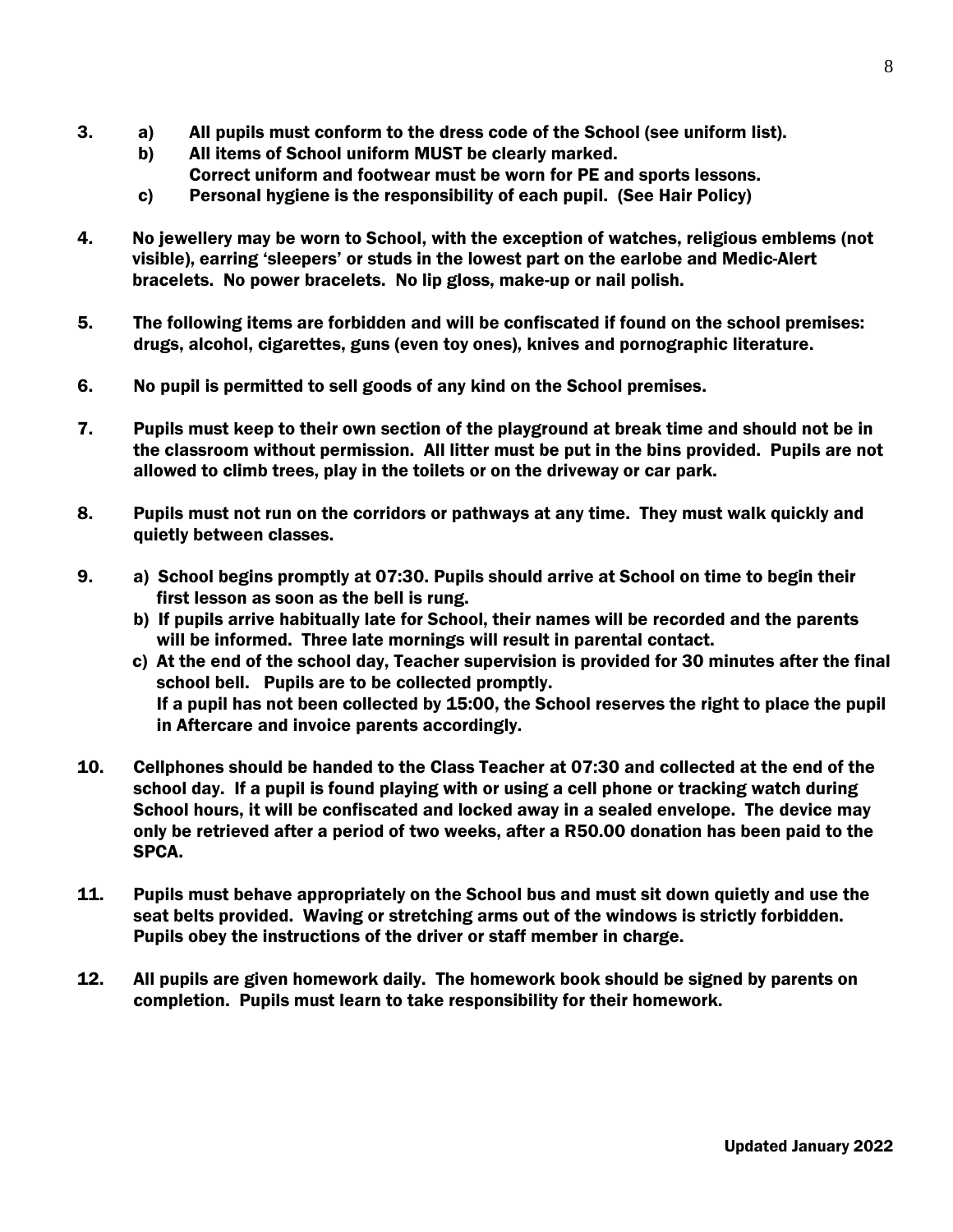## **UNIFORM**

The School uniform must be worn properly at all times. The only alternative to the correct school uniform is the PE uniform.

# SCHOOL UNIFORM REQUIREMENTS

## BOYS SUMMER Grades 2-7

| Shirt*          | White PE shirt with school badge                                |
|-----------------|-----------------------------------------------------------------|
| <b>Shorts</b>   | Grey shorts – only grade 6 and 7 boys may wear long trousers in |
|                 | summer                                                          |
| Sweatshirt*     | Blue fleecy top with school badge                               |
| <b>Footwear</b> | Grey knee length socks and regulation black shoes               |
| $Cap*$          | Navy blue cap with school badge                                 |

## BOYS WINTER Grades 2-7

| Shirt*          | White PE shirt with school badge                  |
|-----------------|---------------------------------------------------|
| <b>Trousers</b> | <b>Grey long trousers</b>                         |
| Sweatshirt*     | Blue fleecy top with school badge                 |
| <b>Footwear</b> | Grey knee length socks and regulation black shoes |
| $Cap^*$         | Navy blue with school badge                       |
|                 |                                                   |

## GIRLS SUMMER Grades 2-7

| Shirt*          | White PE shirt with school badge             |
|-----------------|----------------------------------------------|
| <b>Skirt</b>    | <b>Grey slightly flared</b>                  |
| Sweatshirt*     | Blue fleecy top with school badge            |
| <b>Footwear</b> | White ankle socks and regulation black shoes |
| $Cap^*$         | Navy blue with school badge                  |

## GIRLS WINTER Grades 2-7

| Shirt*          | White PE shirt with school badge                  |
|-----------------|---------------------------------------------------|
| <b>Skirt</b>    | <b>Grey slightly flared</b>                       |
| <b>Trousers</b> | <b>Grey long trousers (optional)</b>              |
| Sweatshirt*     | Blue fleecy top with school badge                 |
| <b>Footwear</b> | Grey knee length socks and regulation black shoes |
| $Cap^*$         | Navy blue with school badge                       |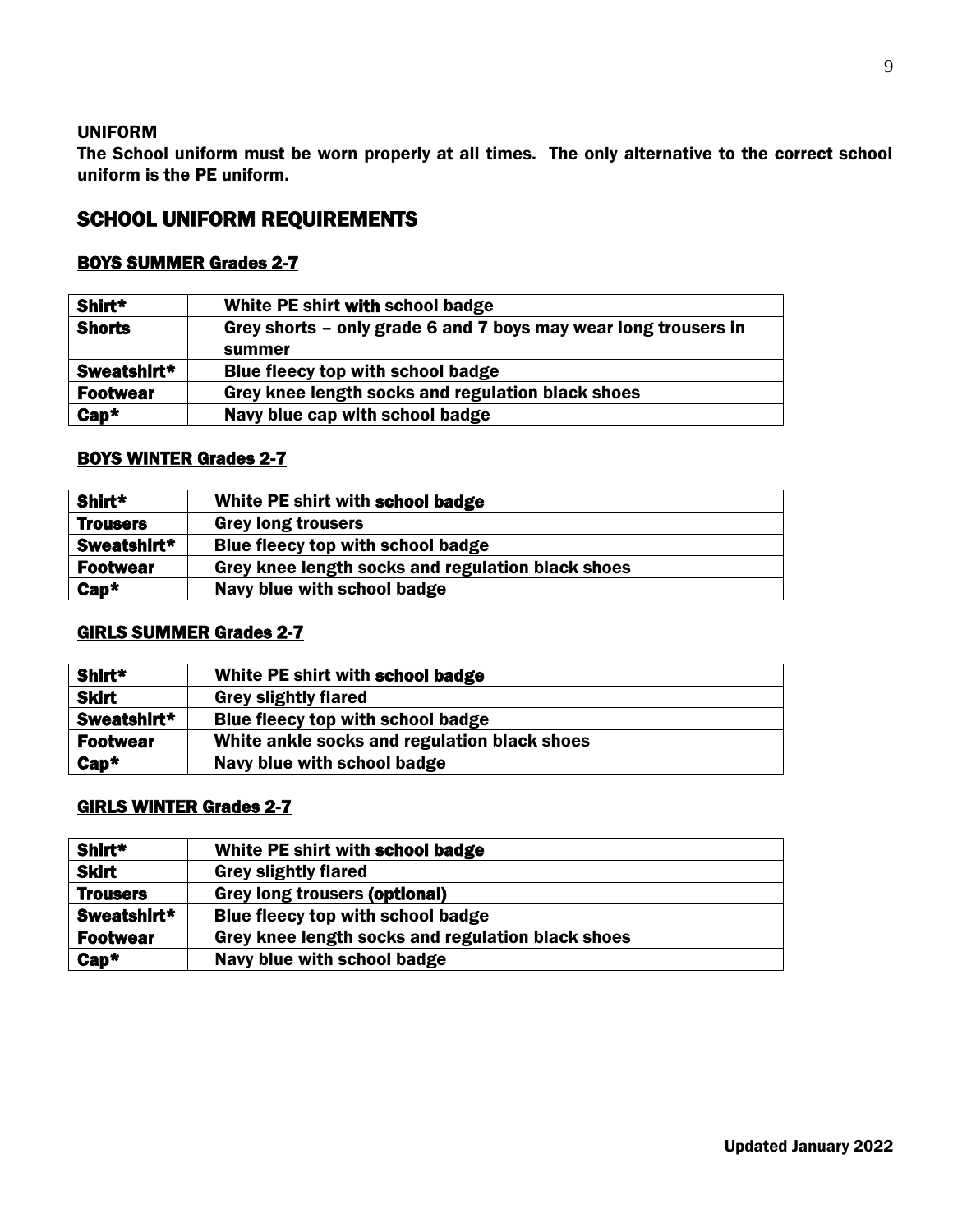#### *Please Note:*

## GRADE 7s WEAR BLAZERS, OBTAINABLE FROM THE SCHOOL, THROUGHOUT THE YEAR

## DRIMACS AND TRACKSUITS ARE WORN THROUGHOUT THE YEAR, DEPENDING ON THE PREVAILING WEATHER CONDITIONS

### P.E. KIT AND GRADE 1

| Shorts*         | Navy blue                          |
|-----------------|------------------------------------|
| Shirt*          | White golf shirt with school badge |
| <b>Footwear</b> | White socks and white takkies      |
| Tracksuit*      | <b>School tracksuit</b>            |
| <b>Swimwear</b> | Girls: one-piece navy costume      |
|                 | Boys: navy speedo type costume     |

Grade 2-3 may wear their P.E. Kit to school on the days that they have P.E. Grade 4-7 must wear school uniform to school and change into their P.E. Kit before the lesson.

Cricket Hats and Socks, Netball Skorts and Soccer Kits are available at the school uniform shop for team players.

----------------------------------------------------------------------------------------------------------------

#### Japari Uniform Shop – 'Head To Toe'

*\* items stipulated above can be bought at 'Head To Toe'*

Please note 'Head to Toe' is open on Mondays and Wednesdays from 07:00 to 08:00 and 13:00 to 14:00 and on Fridays from 07:00 to 08:00 during term time.

#### Please ensure that all items of clothing and schoolbags are clearly marked!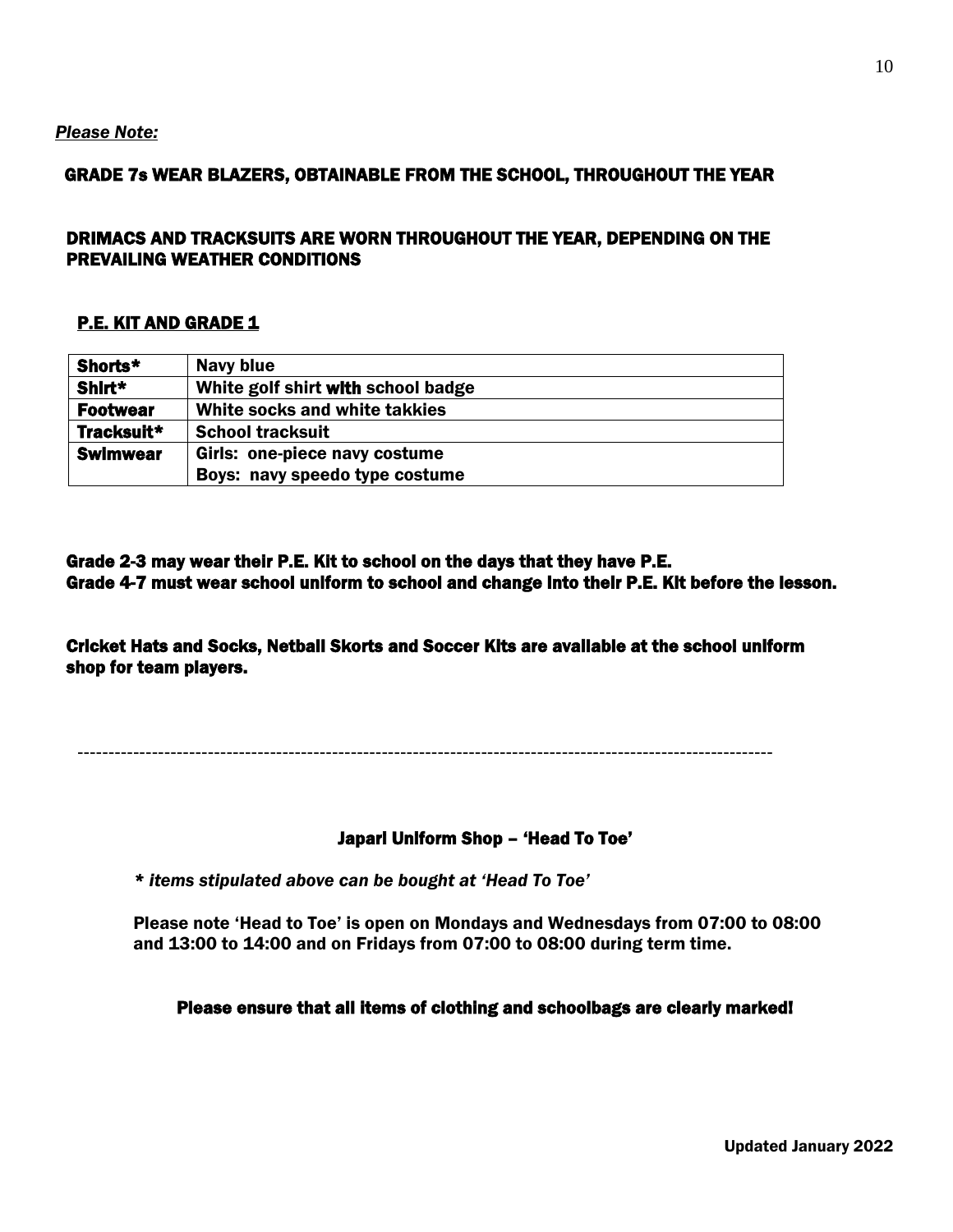## HAIR POLICY

As Japari's uniform is to be worn with pride, hairstyles shall conform to the following.

- All hair must be neat and tidy no extreme hairstyles
- Long hair/braids that are shoulder length or longer must be tied back with navy or black accessories
- Hair is to be worn so that it does not impede pupil's vision and not hang in the pupil's face be clear of eyes
- Avoid a hairstyle that compromises the wearing of the Japari peak cap/swimming cap
- Hair must be one's natural colour no unnatural colour or highlights

Alternative hair styles or colouring undertaken during holiday periods must be corrected prior to returning to School. It is necessary for parents to ensure that each pupil returns on the first school day with a hair style acceptable to the School.

With the increased awareness of tattoos, it shall be noted that any pupil with a tattoo must have it covered at all times whether at school or at sport and/or representing the School.